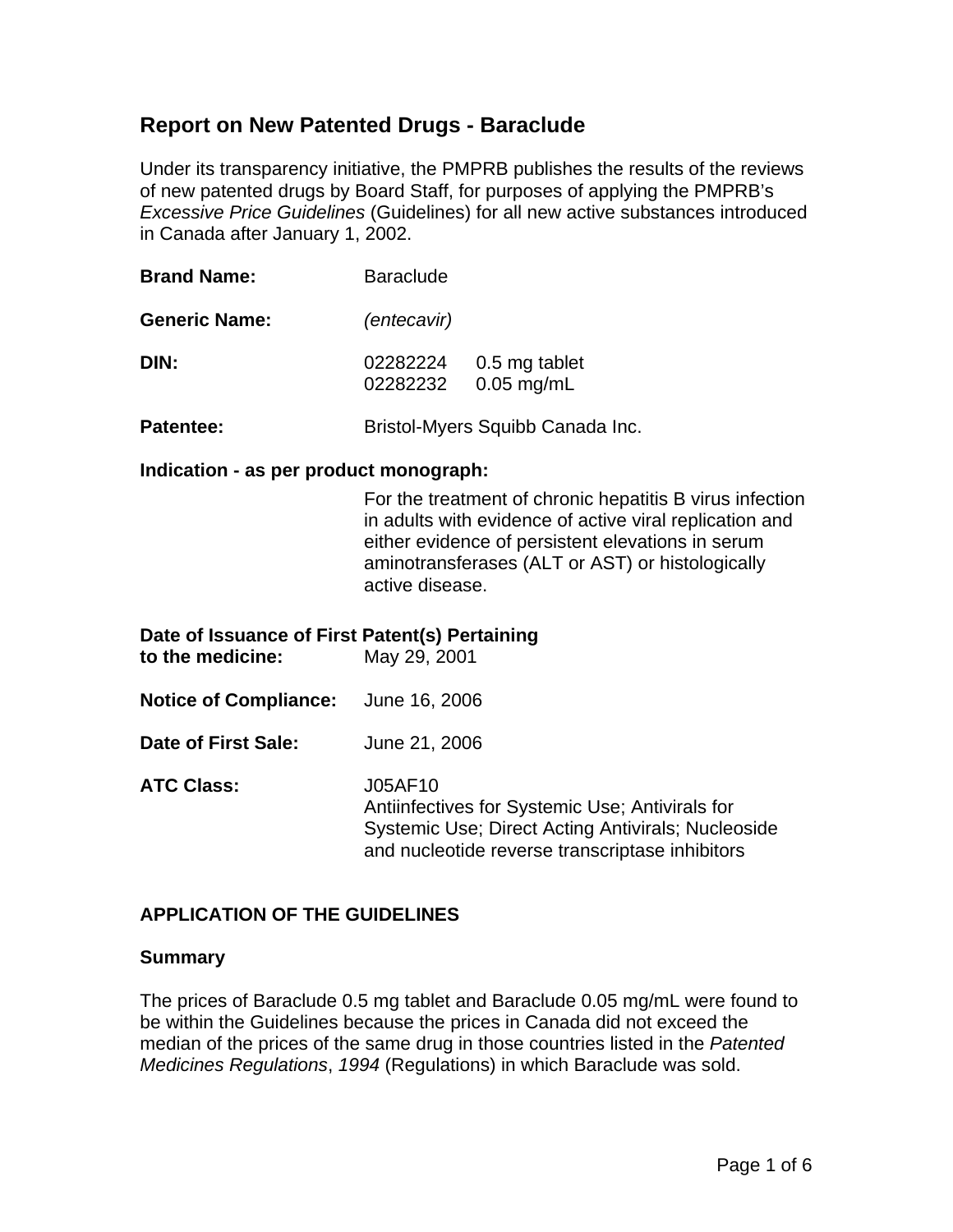## **Scientific Review**

Baraclude is a new active substance and the PMPRB's Human Drug Advisory Panel (HDAP) recommended that Baraclude be classified as a category 3 new medicine (provides moderate, little or therapeutic advantage over comparable medicines).

The HDAP identified Heptovir (*lamivudine*) and Pegasys (*peginterferon*) as comparable drug products but concluded that comparable dosage regimens could not be derived since the length of therapy required for treatment of HBV with Heptovir and Baraclude was not yet known, and the duration of benefit accrued from Pegasys in patients who respond to it after a 48-week course has not been established.

### **Price Review**

Under the Guidelines, the introductory price of a category 3 new drug product will be presumed to be excessive if it exceeds the price of all of the comparable drug products, based on a Therapeutic Class Comparison (TCC) test, or if exceeds the prices of the same medicine in the seven countries listed in the Regulations.

The Guidelines further state that when it is inappropriate or impossible to conduct a TCC test, Board Staff will give primary weight to the median of the international prices identified in an International Price Comparison (IPC) test. See the PMPRB's *Compendium of Guidelines, Policies and Procedures* for a more complete description of the Guidelines.

The price of Baraclude 0.5 mg tablet was within the Guidelines as it did not exceed the median of the international prices identified in an IPC test.

|             | $\overline{\phantom{a}}$ |
|-------------|--------------------------|
| Country     | Price per 0.5 mg tablet  |
| Canada      | \$22.1213                |
| France      | --                       |
| Germany     | --                       |
| Italy       | $- -$                    |
| Sweden      | \$28.0365                |
| Switzerland |                          |
| U.K.        | \$27.1316                |
| U.S.        | \$28.8592                |
| Median      | \$28.0365                |

**First 30-day sales (June to July 2006)**

**Sources:** 

Canada: Publicly available price as per the Regulations

Sweden: Prelista, November 2006

U.K.: Mims, December 2006

U.S**.:** Average of Thomson Micromedex Wholesale Acquisition Cost (WAC), October 2006, and Federal Supply Schedule (FSS), July – December 2006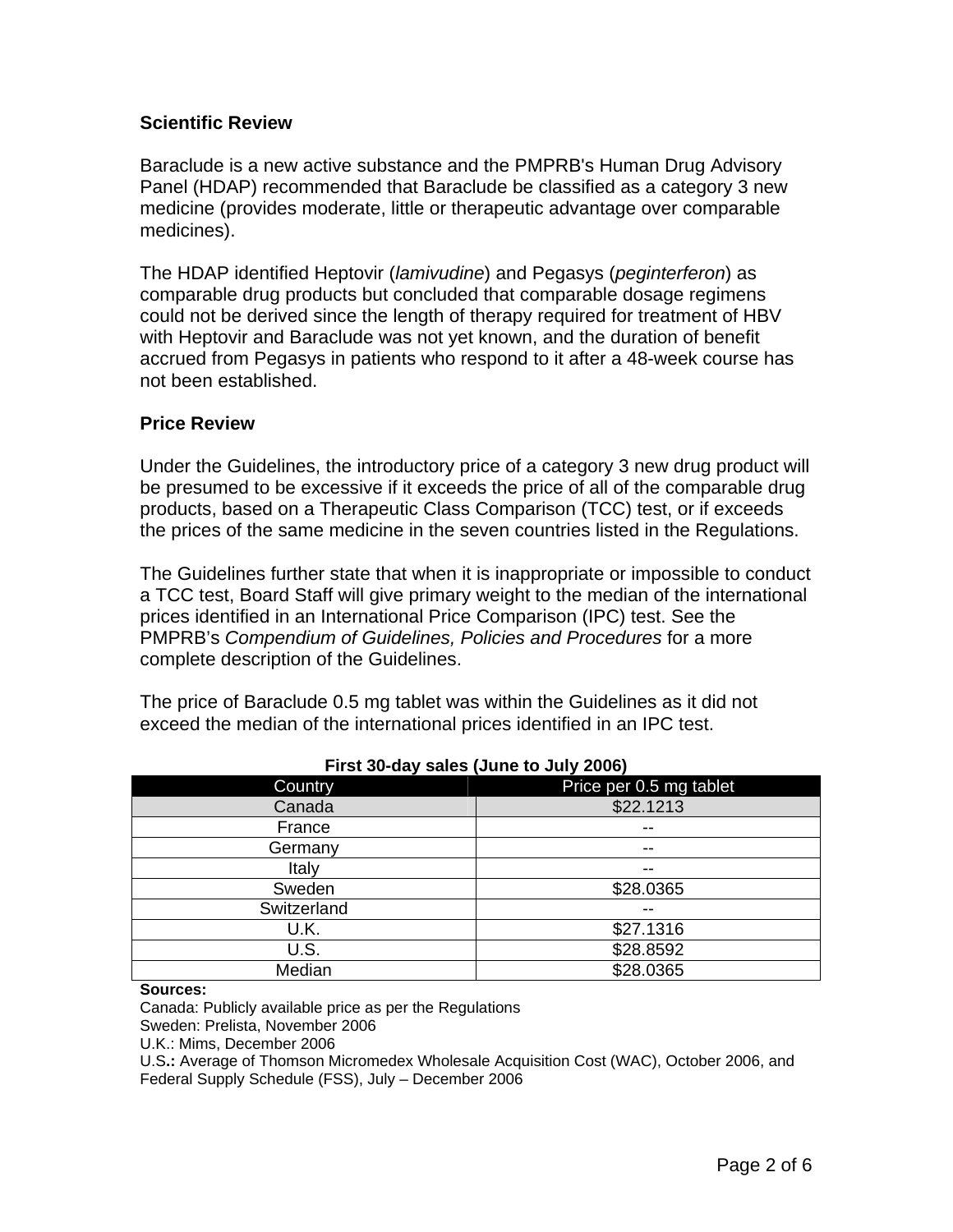The price of Baraclude 0.05 mg/mL was within the Guidelines as it did not exceed the median of the international prices identified in an IPC test.

| <b>Country</b> | Price per 0.05 mg/mL |
|----------------|----------------------|
| Canada         | \$2.2121             |
| France         | $- -$                |
| Germany        | $- -$                |
| Italy          | --                   |
| Sweden         | $- -$                |
| Switzerland    | $- -$                |
| U.K.           | \$4.5219             |
| U.S.           | \$2.5020             |
| Median         | \$3.5120             |

#### **Period (June to July 2006)**

#### **Sources:**

Canada: Publicly available price as per the Regulations

U.K.: Mims, December 2006

U.S.: Average of Thomson Micromedex Wholesale Acquisition Cost (WAC), October 2006, and Federal Supply Schedule (FSS), July – December 2006

*Where comparators and dosage regimens are referred to in the Summary Reports, they have been selected by the PMPRB Staff and the HDAP for the purpose of carrying out the PMPRB's regulatory mandate, which is to review the prices of patented medicines sold in Canada to ensure that such prices are not excessive. The publication of these reports is also part of the PMPRB's commitment to make its price review process more transparent.* 

*The information contained in the PMPRB's Summary Reports should not be relied upon for any purpose other than its stated purpose and is not to be interpreted as an*  endorsement, recommendation or approval of any drug nor is it intended to be relied *upon as a substitute for seeking appropriate advice from a qualified health care practitioner.*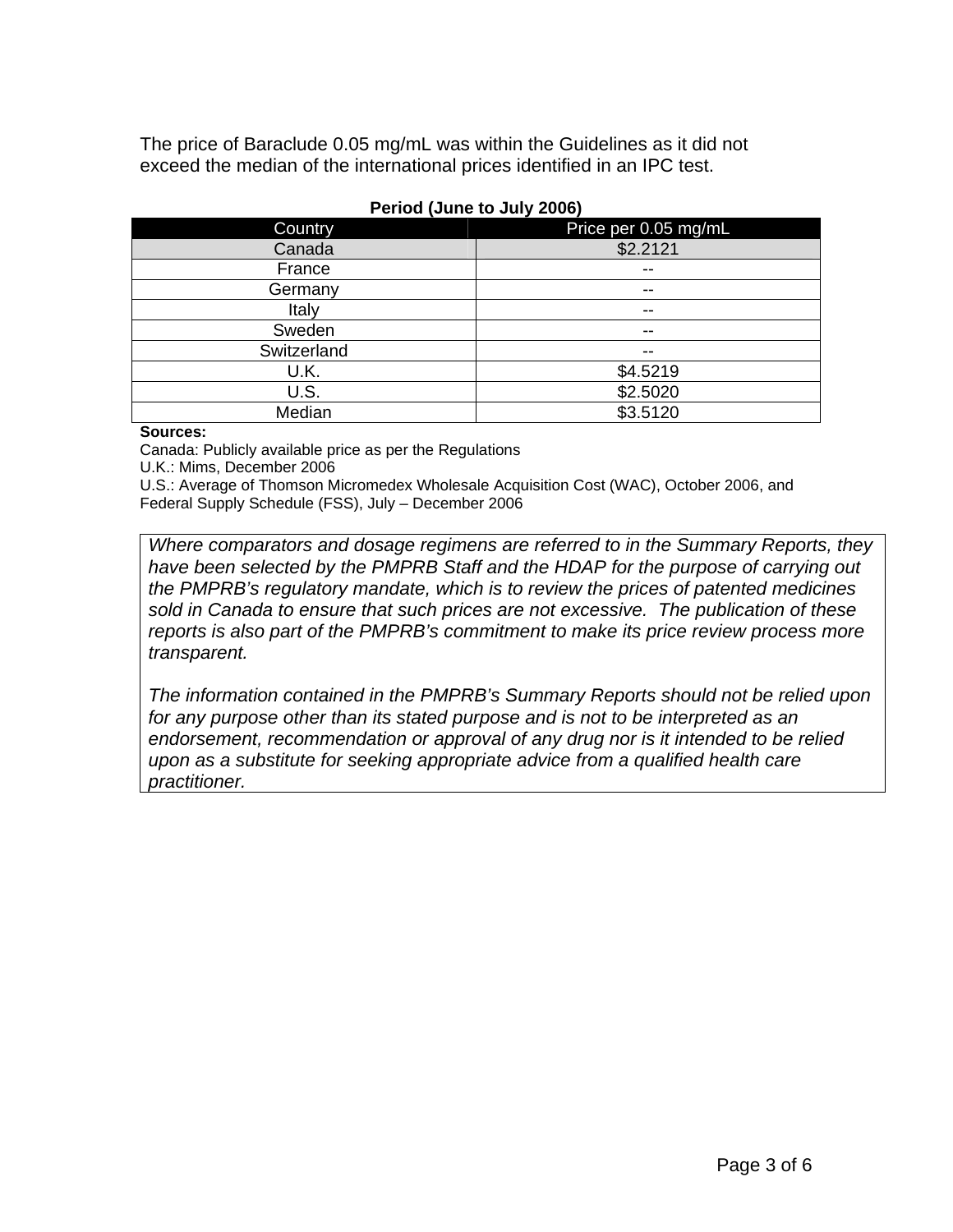# **References – Baraclude**

- 1. Anon. Hepatitis B in Canada. Public Health Agency of Canada. Available at: [http://www.phac-aspc.gc.ca/publicat/ccdr](http://www.phac-aspc.gc.ca/publicat/ccdr-rmtc/01vol27/27s3/27s3e_e.html)[rmtc/01vol27/27s3/27s3e\\_e.html](http://www.phac-aspc.gc.ca/publicat/ccdr-rmtc/01vol27/27s3/27s3e_e.html)
- 2. Anon. Hepatitis C in Canada. Public Health Agency of Canada. Available at: [http://www.phac-aspc.gc.ca/publicat/ccdr](http://www.phac-aspc.gc.ca/publicat/ccdr-%20rmtc/01vol27/27s3/27s3f_e.html)[rmtc/01vol27/27s3/27s3f\\_e.html](http://www.phac-aspc.gc.ca/publicat/ccdr-%20rmtc/01vol27/27s3/27s3f_e.html)
- 3. Anon. National Institute for Clinical Excellence. Adefovir dipivoxil and peginterferon alfa-2a for the treatment of chronic hepatitis B. Available at: <http://www.nice.org.uk/guidance/TA96>
- 4. Baker D, Levien TL, editors. Entecavir [monograph on the Internet]. Philadelphia: Wolters Kluwer Health, Inc.; 2005.
- 5. Chang TT, Gish RG, de Man R, Gadano A, Sollano J, Chao YC, et al. A comparison of entecavir and lamivudine for HBeAg-positive chronic hepatitis B. N Engl J Med. 2006 Mar 9;354(10):1001-10.
- 6. Chang TT, Gish RG, Hadziyannis SJ, Cianciara J, Rizzetto M, Schiff ER, et al. A dose-ranging study of the efficacy and tolerability of entecavir in lamivudine-refractory chronic hepatitis B patients. Gastroenterology 2005;129:1198-1209.
- 7. Chang TT et al. Comparison of entecavir and lamivudine for HBeAg-positive chronic hepatitis B. N Eng J Med 2006;354:1001-10.
- 8. Chen CJ et al. Risk of hepatocellular carcinoma across a biological gradient of serum hepatitis B virus DNA level. JAMA 2006;295:65-73.
- 9. de Franchis R, Hadengue A, Lau G, Lavanchy D, Lok A, McIntyre N, et al. EASL International Consensus Conference on Hepatitis B. 13-14 September, 2002 Geneva, Switzerland. Consensus statement (long version). J Hepatol. 2003;39 Suppl 1:S3-25. Available from: [http://www.hepfi.org/nnac/pdf/easl\\_hbv.pdf.](http://www.hepfi.org/nnac/pdf/easl_hbv.pdf)
- 10. Gilead Sciences Inc. Hepsera Prescribing Information. Available from: http://www.hepsera.com/pdf/GIL214-07 Hepsera PDF.8.pdf.
- 11. Health Canada. Notice of Compliance Search [database on the Internet; cited 27 Mar 2006]. Available from:<http://www.nocdatabase.ca/>.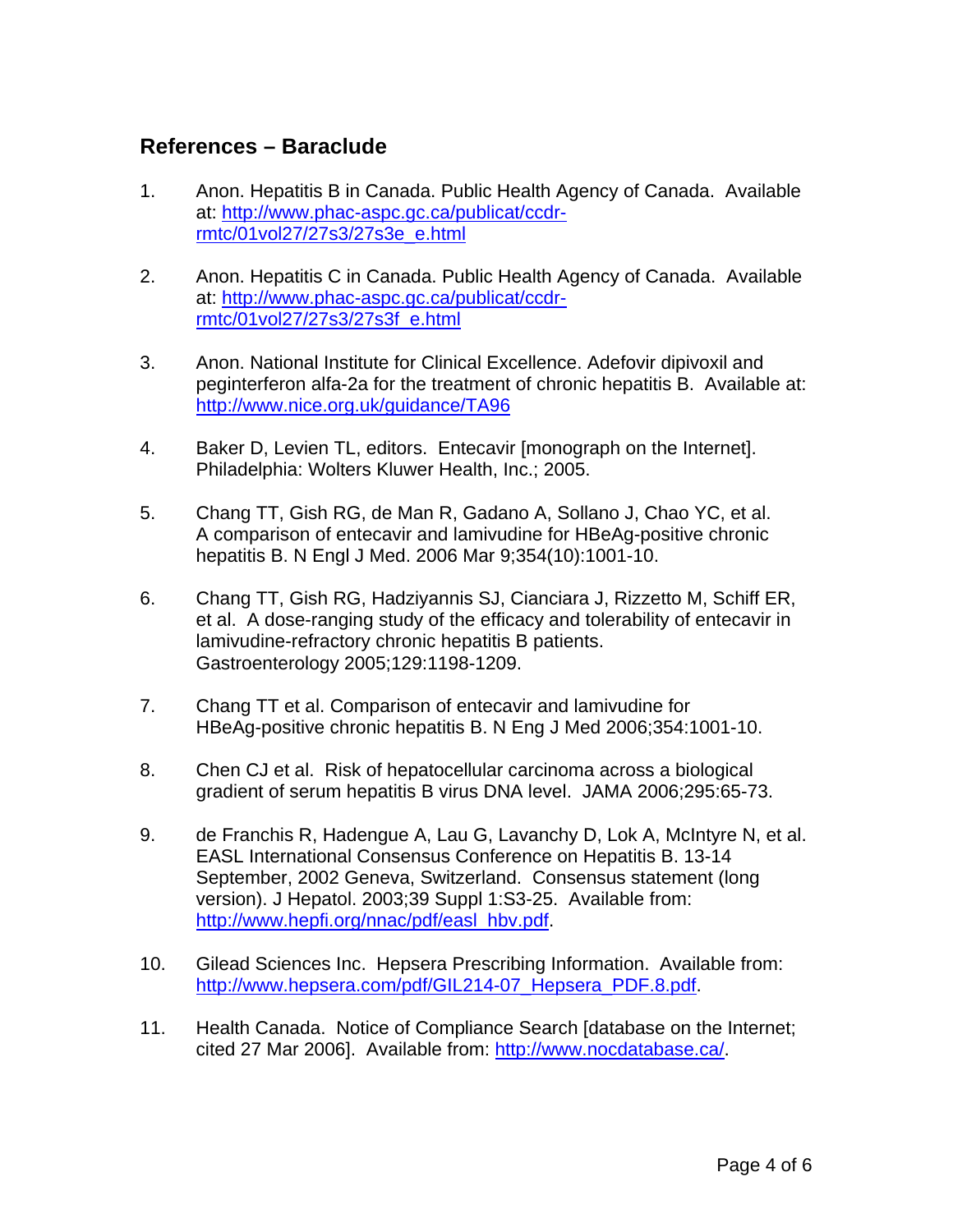- 12. Hoofnagle JH. Hepatitis B-Preventable and now treatable. N Engl J Med. 2006 Mar 9;354(10):1074-6.
- 13. Iloeje UH et al. Predicting cirrhosis risk based on the level of circulating hepatitis B viral load. Gastroenterology 2006;130:678-686.
- 14. Jacobson IM. Therapeutic options for chronic hepatitis B: considerations and controversies. Am J Gastroenterol. 2006;101 Suppl 1:S13-8.
- 15. Kanwal F, Farid M, Marin P et al. Treatment alternatives for hepatitis B cirrhosis: a cost-effectiveness analysis. Am J Gastroenterol 2006;101:2076-2089.
- 16. Lai CL et al. Entecavir versus lamivudine for patients with HBeAg-negative chronic hepatitis B. N Eng J Med 2006;354: 1011-1020.
- 17. Lai C-L, Rosmawati M, Lao J, Van Vlierberghe H, Anderson FH, Thomas N, et al. Entecavir is superior to lamivudine in reducing hepatitis B virus DNA in patients with chronic hepatitis B infection. Gastroenterology 2002;123:1831-8.
- 18. Lai CL, Shouval D, Lok AS, Chang TT, Cheinquer H, Goodman Z, et al. Entecavir versus lamivudine for patients with HBeAg-negative chronic hepatitis B. N Engl J Med. 2006 Mar 9;354(10):1011-20.
- 19. Lok AS. Chronic hepatitis B. N Engl J Med. 2002 May 30;346(22):1682-3.
- 20. Lok AS, McMahon BJ. Chronic hepatitis B. Alexandria (VA): American Association for the Study of Liver Diseases; 2004. Available from: [https://www.aasld.org/eweb/docs/chronichep\\_B.pdf](https://www.aasld.org/eweb/docs/chronichep_B.pdf).
- 21. Lok ASF, The maze of treatment for hepatitis B. N Eng J Med 2005;2743-2745.
- 22. Lok AS, McMahon BJ. Chronic hepatitis B: update of recommendations. Hepatology. 2004 Mar;39(3):857-61.Available from: [https://www.aasld.org/eweb/docs/update\\_chronichep\\_B.pdf.](https://www.aasld.org/eweb/docs/update_chronichep_B.pdf)
- 23. Marcellin P, Asselah T, Boyer N. Treatment of chronic hepatitis B. J Viral Hepat. 2005 Jul;12(4):333-45.
- 24. Rivkina A, Rybalov S. Chronic hepatitis B: current and future treatment options. Pharmacotherapy. 2002 Jun;22(6):721-37. Available from: <http://www.medscape.com/viewarticle/438847> (accessed 06 Apr 2003).